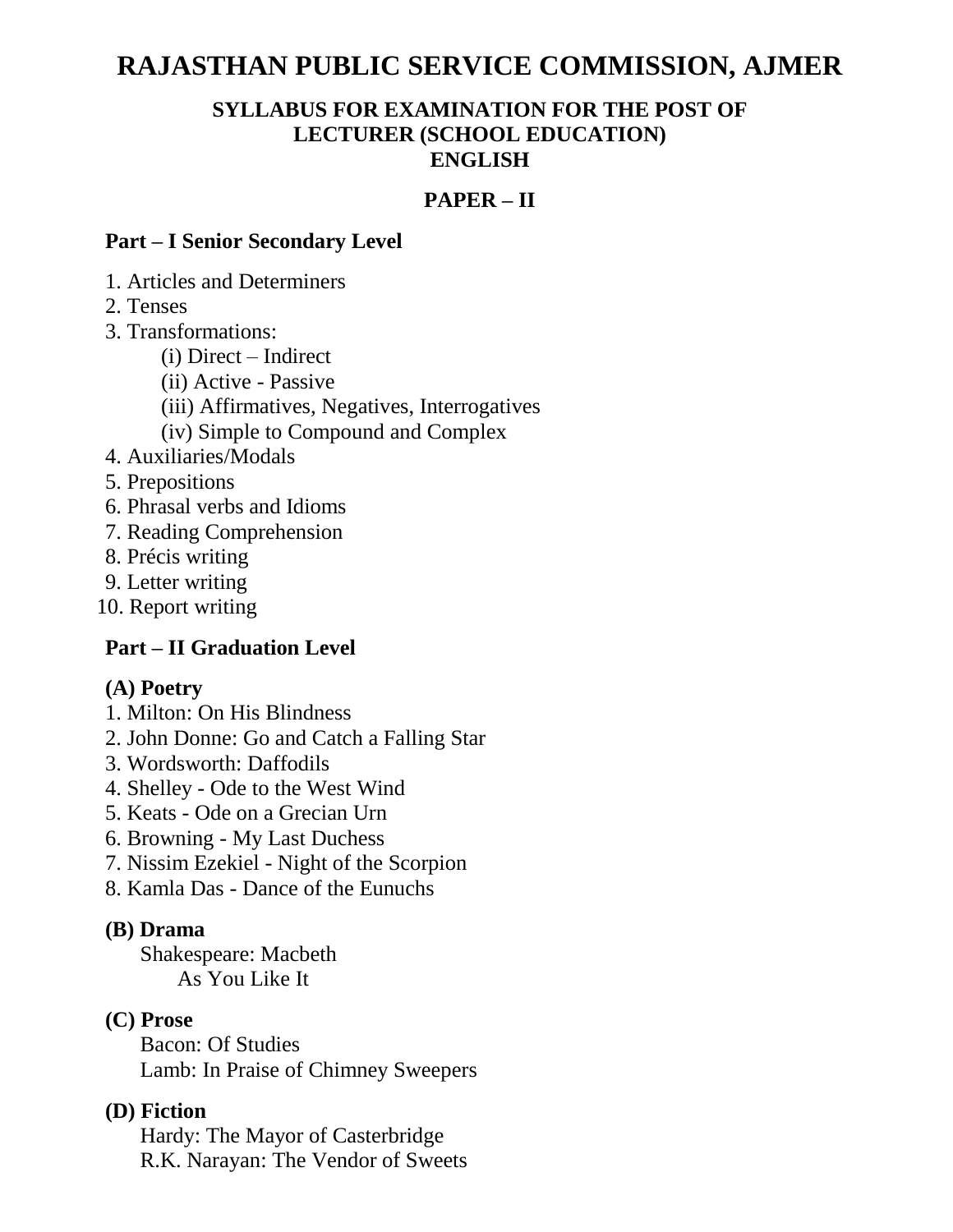# **(E) An Acquaintance with the following Literary Forms:-**

Ode, Elegy, Ballad, Sonnet, Epic, Gothic, Allegory.

#### **(F)An Acquaintance with the following Figures of Speech:-**

Simile, Metaphor, Personification, Irony, Hyperbole, Onomatopoeia, Synecdoche, Oxymoron.

### **(G) Phonetic Transcription, Word-Stress.**

# **Part – III Post Graduation Level**

- **(A)** T.S. Eliot The Waste Land Harold Pinter - The Birthday Party Anita Desai - Cry, the Peacock
- **(B)** Varieties of Languages: Creole, Pidgin,

 Code - Switching, Code – Mixing.

### **Part – IV (Educational Psychology, Pedagogy, Teaching Learning Material, Use of Computers and Information Technology in Teaching Learning)**

# **I. Educational Psychology**

- Concept, scope and functions of educational psychology.
- Physical, cognitive, social, emotional and moral developmental characteristics of adolescent learner and its implication for teaching-learning.
- Behavioural, cognitive and constructivist principles of learning and its implication for senior secondary students.
- Concept of mental health & adjustment and adjustment mechanism.
- Emotional intelligence and its implication in teaching learning.

# **II Pedagogy and Teaching Learning Material (Instructional Strategies for Adolescent Learner)**

- Communication skills and its use.
- Teaching models- advance organizer, concept attainment, information processing, inquiry training.
- Preparation and use of teaching-learning material during teaching.
- Cooperative learning.

# **III Use of Computers and Information Technology in Teaching Learning**

- Concept of ICT, hardware and software.
- System approach.
- Computer assisted learning, computer aided instruction.